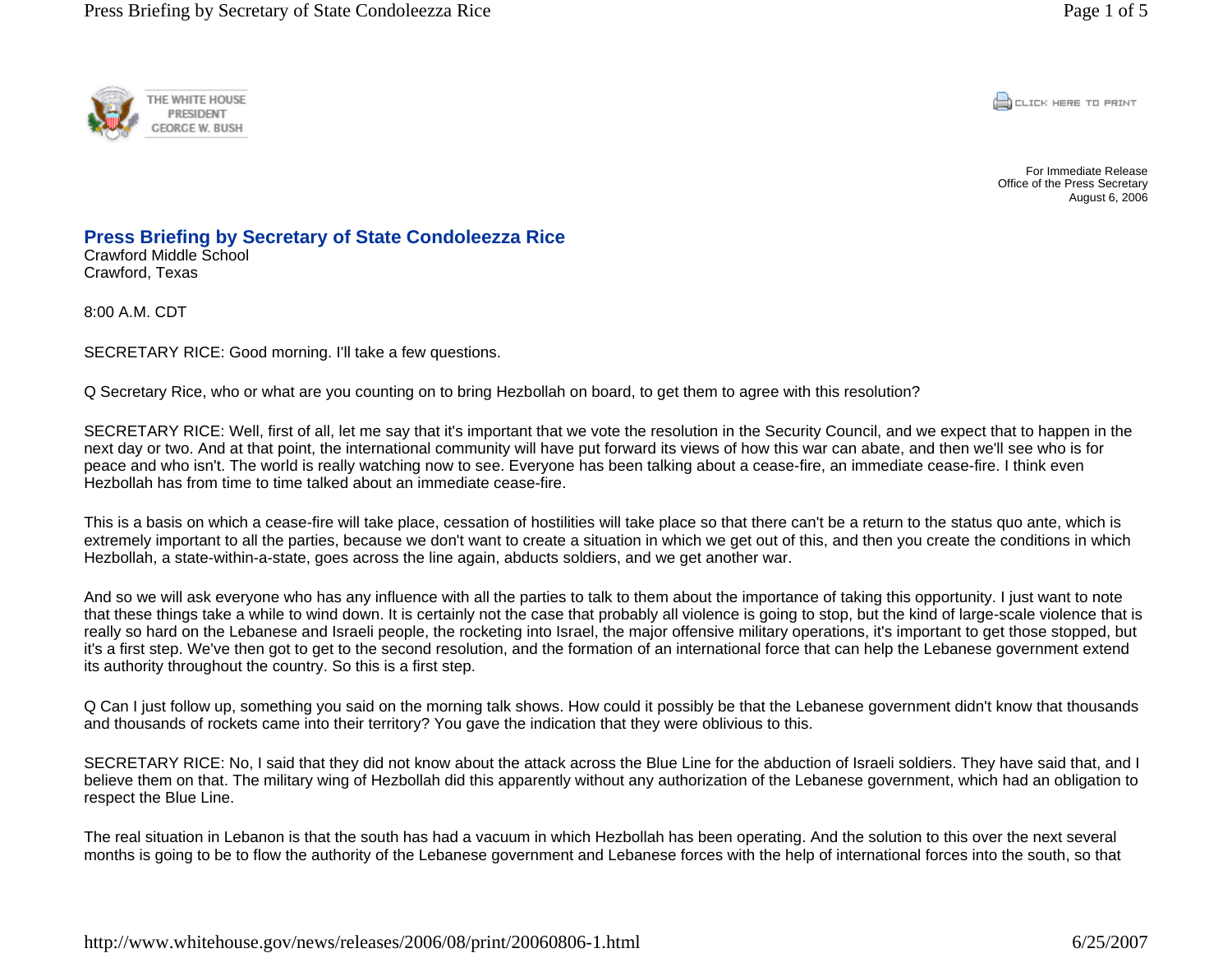you don't have that vacuum.

Steve.

Q (Inaudible.)

SECRETARY RICE: Well, I would hope that you would see, very early on, an end to the kind of large-scale violence, large-scale military operations, firing of rockets, that we've been seeing. That needs to stop so that the situation can clear for the next phase, and the bringing in of international forces to help.

But I can't say that you should rule out that there could be skirmishes of some kind for some time to come. This isn't meant to be a permanent condition, it's meant to create conditions on which a more permanent, enduring cease-fire can be built.

Q Prime Minister Siniora says that the U.N. resolution, as in the draft, is inadequate, that they're looking for Israeli troops to withdraw from Lebanese territory immediately. Have you spoken with him, and what is the administration willing to offer in the first resolution? Are you willing to make some changes in that to include that in that resolution?

SECRETARY RICE: Well, again, we need to keep this in face. Yes, I've spoken to Prime Minister Siniora a couple of times, as a matter of fact, yesterday. I'm also speaking with the Israelis, as are others. The United States has been very much, with France, in the lead on this, but there are a number of countries that are talking to all the parties.

The way to think about this is that you need to have, in effect, forces stop in place, so that you don't have the large-scale military operations that really are so devastating to the country and so devastating to the people. There will have to be a phase of the flowing of Lebanese security forces into the south. Everybody wants to have that happen as quickly as possible, but they need international assistance to do it. No one wants to see Israel permanently in Lebanon, nobody wants that. The Israelis don't want it, the Lebanese don't want it.

And so I think there's a basis here for moving forward. We are not in a position to stop after the first resolution, people are absolutely right about that. That would not be a stable equilibrium. So we need to get the first resolution, get the large-scale violence stopped, get the Lebanese forces ready to flow in, get security -- international forces to help them, and do that really rather quickly. So I want to emphasize this is a first step, not the only step.

Q Can you tell us about what the President has had to say about this, and what interactions you've had with him since you've been here?

SECRETARY RICE: Well, I've been, obviously -- and before we left Washington -- in constant contact with the President; came back from the meetings that I'd had in the Middle East and came directly to talk to him. Obviously, yesterday we've been in fairly intensive conversation about this, as we've been moving forward toward the resolution.

But his view is very strong on this, and it's not unlike what he stated at the very beginning of this crisis, when we were in, I think, Germany, when this really started, which is that this is really now an opportunity to extend the authority of the Lebanese government throughout its own territory. That really has to be the goal. Everybody is focused on the international forces, but the international forces are there to assist in the important work of getting the Lebanese to fill the vacuum that has developed in the south. That's, in large part, why you have a kind of state-within-a-state operating there. The Lebanese have also been very clear -- Prime Minister Siniora, for instance, when he was in Rome, that the Lebanese understand their responsibilities under the Taif Accords, which were signed in 1989, and under resolution 1559, which says that there should be no armed groups outside the authority of the Lebanese government.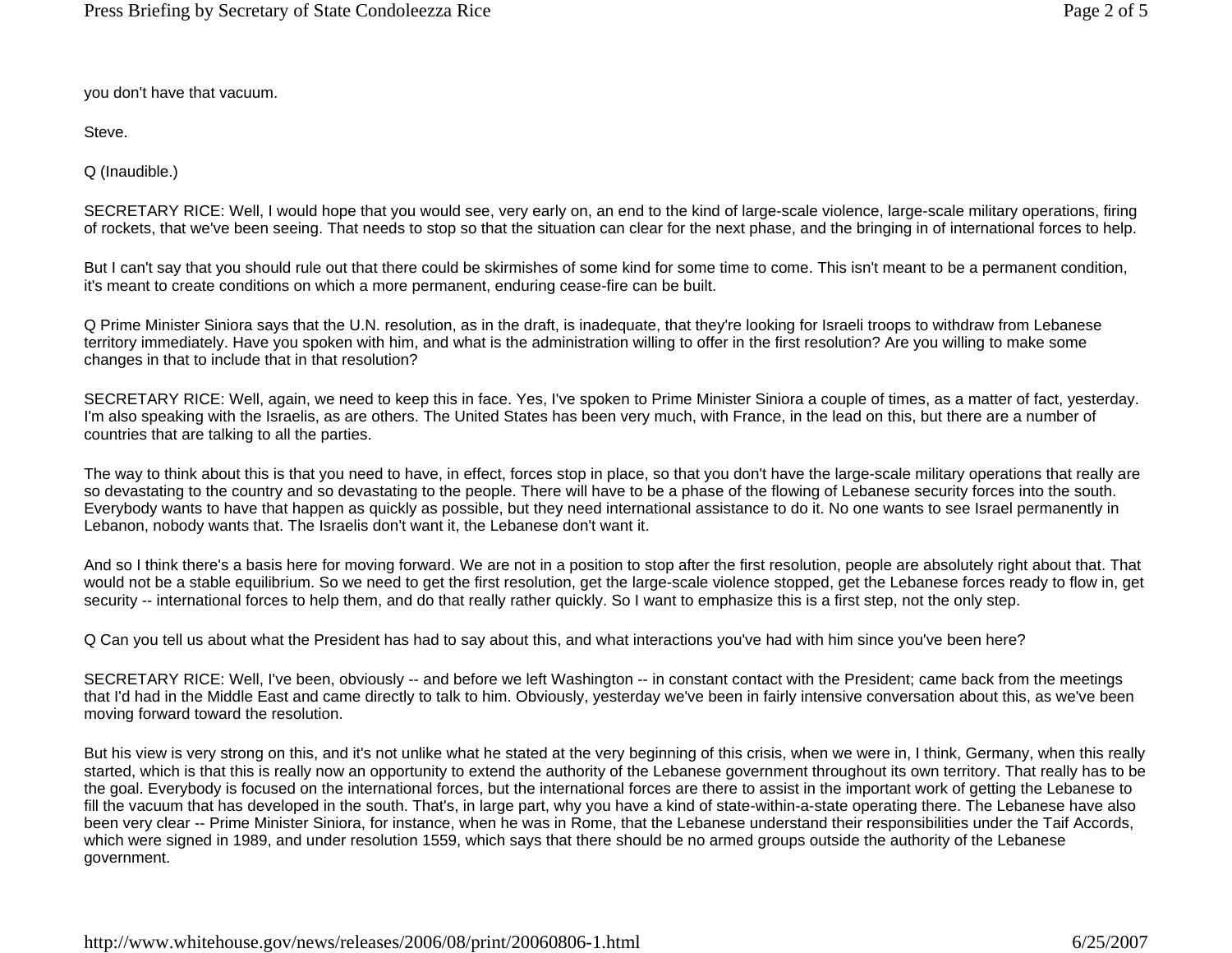The very fact that that Taif Accord was signed in 1989 lets you know how longstanding this problem is in Lebanon, and it goes well back before that. It took some almost 10 years to get to the Taif Accords. So you have to understand that we're trying to deal with a problem that has been festering and brewing in Lebanon now for years and years and years.

And so it's not going to be solved by one resolution in the Security Council. This is one step to stop the large-scale violence so that we can begin to then address these underlying problems. But what this resolution has in it that would not have been there if we had done this a couple weeks ago is a kind of political basis for creating those conditions in which the parties -- in which Lebanon can flow its authority south.

Q Are you expecting a unanimous vote in the U.N., and what can you tell us about any work that's being done on the second resolution?

SECRETARY RICE: I would, obviously, always hope for a unanimous vote.

Q (Inaudible.)

SECRETARY RICE: All that I know is that both the French permanent representative, Jean-Marc de La Sabliere and John Bolton, our permanent representative, represented the conversations in the Security Council yesterday as positive. We will see -- there will be further discussions today. I would urge, and I think we are urging all states of the Security Council now to back this resolution as a first step toward not just an end to the crisis, but as a first step to moving to a more stable set of solutions. So that's -- the mood in the Council has been very good, and I think you will see support for the resolution.

Yes.

Q What about the second resolution?

SECRETARY RICE: Oh, the second resolution. This resolution anticipates a second resolution. I think work will begin on that very, very quickly. People have, obviously, ideas, and have been talking about it. There's been some work done, but it's not been done in a setting with the United States and other parties.

Q Madam Secretary, Hezbollah has indicated that it will not cease its attacks until every last Israeli soldier is out of Lebanon, not to be prepared -- but out of Lebanon. Is that a necessary, in your mind, first step at ending the immediate violence, is for a complete Israeli withdrawal?

SECRETARY RICE: The resolution does not anticipate and does not expect a complete Israeli withdrawal in the first phase, no, because this is a resolution that ceases hostilities with forces in place, but requires that the major military operations, offensive military operations, the firing of rockets -- the kind of violence that really is so hard on civilian populations -- that that's got to stop.

Now I know Hezbollah has said all kinds of things. I've heard, "we should have an immediate cease-fire," I've heard, "we'll keep fighting," I've heard all of those things. What we need to focus on, when this Security Council resolution is passed, we're going too know who really did want to stop violence and who didn't. We've had an awful lot of calls over the last couple of weeks for an immediate cessation of hostilities, an immediate cessation of hostilities. The United States has been very clear that we did have to have some political basis to make clear that that cessation of hostilities was not going to countenance a return to the status quo ante. This resolution does that. And now we're going to see who is for peace and who isn't.

Q Who should rebuild Lebanon after the violence has ceased? Is it the U.S. role?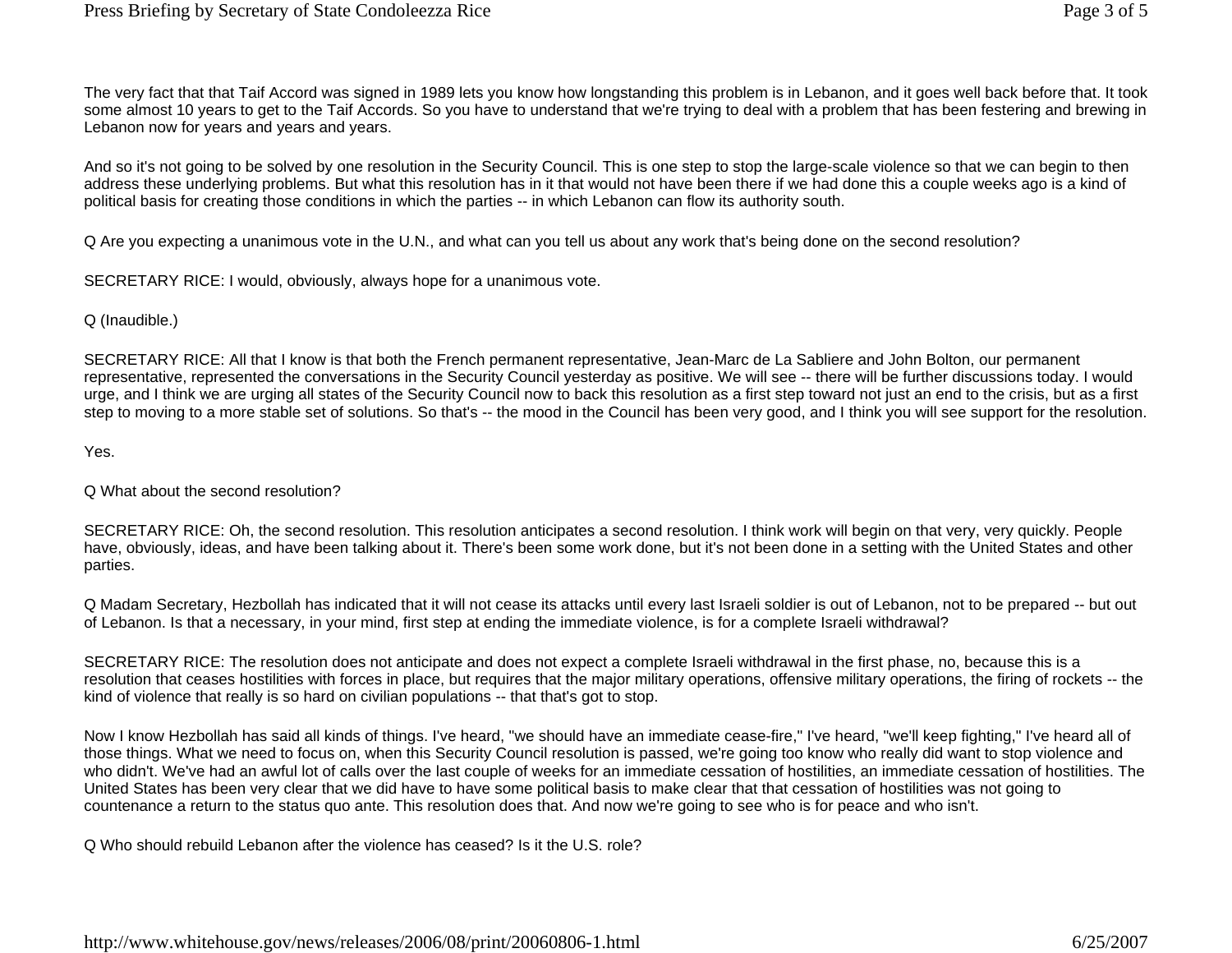SECRETARY RICE: Well, the U.S. will certainly play a role in the rebuilding of Lebanon. We have committed to that. The Rome declaration commits to an international effort to rebuild Lebanon -- not just a U.S. effort, not just a French effort, a complete international effort. And let's remember, too, that the Saudis have already made known that they're going to make a very large donation to the rebuilding of Lebanon. So I think the rebuilding of Lebanon will be well underway when the violence stops and when the political constituents are there.

Q Madam Secretary, two questions. The first, a couple of weeks ago, when there were calls for an immediate cessation of violence, you said you wanted to provide a permanent solution. Why shouldn't we see this two-state solution as precisely what you were arguing against then? And second, how is that you came up with agreement that didn't have fundamentals that the Lebanese wanted, like an immediate cessation of violence, a withdrawal of the Israeli troops and a return of displaced civilians?

SECRETARY RICE: Well, there's a very simple answer to the second: there are things the Israelis wanted and things the Lebanese wanted, and everybody wasn't going to get everything that they wanted. This is the international community's effort to bring about an equitable, reasonable basis for a cessation of hostilities of the kind that are so devastating to civilian populations. And so I would expect that there is going to be a lot of discussion on how to move forward. But I would hope that the parties are all going to take the opportunity before them to stop the kind of terrible violence that we've been seeing against Israeli populations, against Lebanese populations.

On the first point, we do insist that there is -- that when there is a cease-fire, that it's going to have to be on an enduring basis, which is why bringing forces in to support Lebanon's flow of its own forces to the south and to support conditions where there can't be a return to the status quo ante is so important.

But what we wanted to do was to not have an unconditional cease-fire with no political principles, no view of what the south is going to look like when this is finally resolved. It took some time -- the G8 statement was the first step. It then took some time going out to the region, talking to the Lebanese, talking to the Israelis. Let me remind that at the Rome conference, Prime Minister Siniora did a lot of work in his council of ministers to get backing, including of the two Hezbollah ministers in his cabinet, of a set of a principles that could move this forward. Now, Lebanon isn't going to have all of the principles there, or the full principles there that they would like; Israel, I'm sure, is not going to have all of them there that they would like.

But this is a first step. It's a good basis for ending large-scale violence, it's a good basis for creating conditions in which there can't be a return to the status quo ante, and it's a good basis for beginning to flow the authority of the Lebanese government into the south so that this can't happen again.

## Last question.

Q Madam Secretary, what role have China and Russia played in this latest negotiations. Did we (inaudible.)

SECRETARY RICE: Well, yes. I know that there have been conversations with the Russians, including conversations with the Russian leadership about this. And we have talked with the Russians, as well as have others, and so far we've gotten positive soundings from Russia, but I don't want to speak for them. This is an important meeting today, to take account. Yesterday the meeting was simply to have Jean-Marc de La Sabliere and John Bolton go through the resolution with the other permanent representatives, let them know what was in it, the thinking behind each of those steps. I'm sure that overnight instructions were then passed to delegations. They then will have discussion today.

We will see where we are at the end of the day, but the urgency now is on this basis, which we and the French think is a very good basis, and which we heard very favorable remarks about yesterday, to try to vote this resolution in the next day or two days, and then to allow a stop to the large-scale violence, so that we can move to the next step, which is starting to flow the authority of the Lebanese government and the Lebanese forces into its own territory.